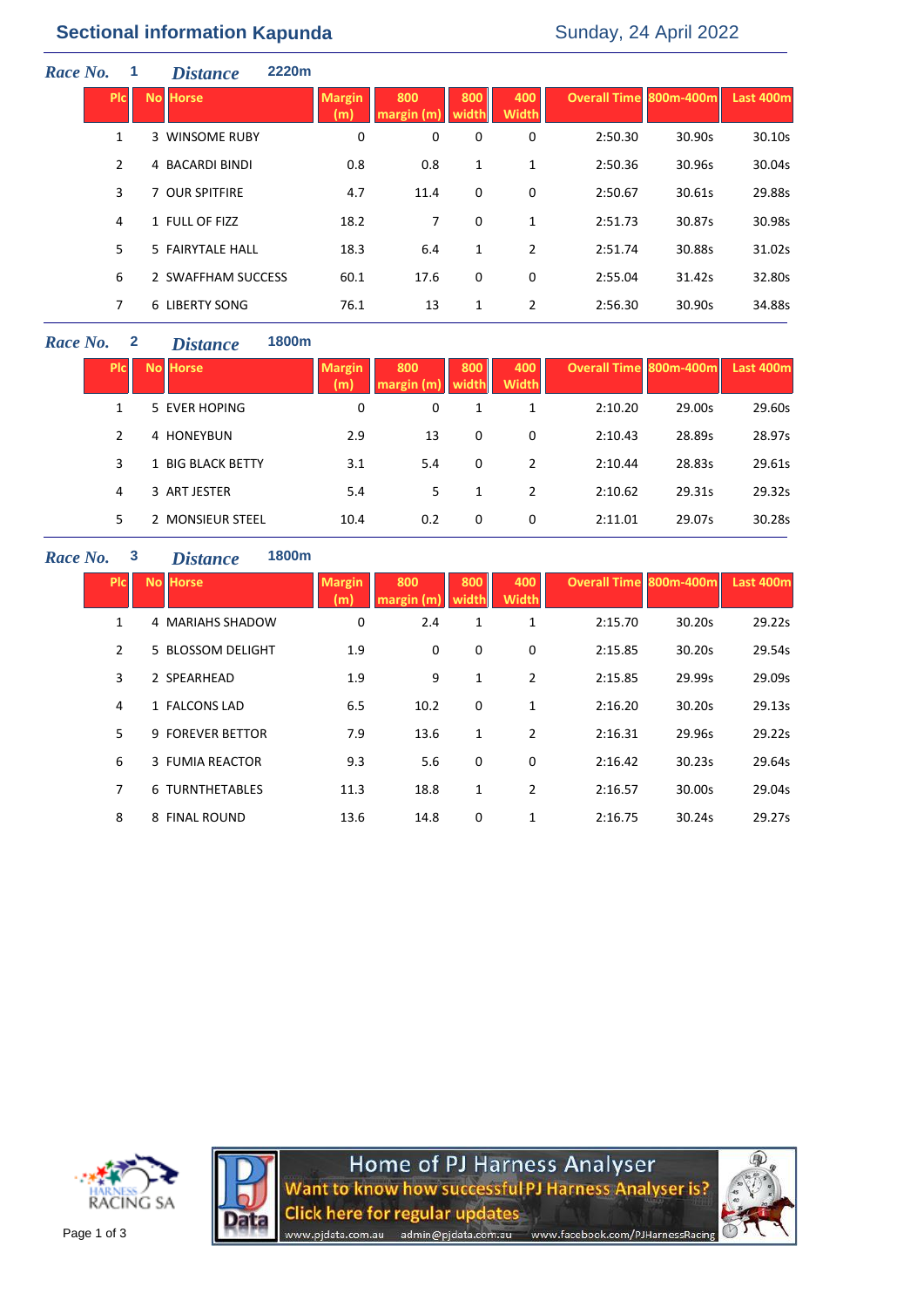| Race No. |                | 4 | 1800m<br><b>Distance</b> |                      |                   |                |                     |                               |        |           |
|----------|----------------|---|--------------------------|----------------------|-------------------|----------------|---------------------|-------------------------------|--------|-----------|
|          | <b>PIC</b>     |   | <b>No Horse</b>          | <b>Margin</b><br>(m) | 800<br>margin (m) | 800<br>width   | 400<br><b>Width</b> | <b>Overall Time 800m-400m</b> |        | Last 400m |
|          | $\mathbf{1}$   |   | 4 PASSIONATE PURSUIT     | 0                    | 18.2              | $\overline{2}$ | $\overline{2}$      | 2:13.40                       | 28.86s | 30.47s    |
|          | $\overline{2}$ |   | 2 FOOTLOCK               | 3.8                  | 1.6               | 0              | 0                   | 2:13.71                       | 29.88s | 30.99s    |
|          | 3              |   | 6 GOLDEN JAYLET          | 9.5                  | 6.4               | 1              | $\mathbf{1}$        | 2:14.16                       | 29.97s | 30.97s    |
|          | 4              |   | 3 ARMA VEYRON            | 10.6                 | 22.6              | 2              | $\overline{2}$      | 2:14.25                       | 29.17s | 30.62s    |
|          | 5              |   | 7 SNAPPER ROCKS          | 10.8                 | 12                | 0              | 1                   | 2:14.27                       | 29.91s | 30.70s    |
|          | 6              |   | 5 HALF MOON BEACH        | 15.3                 | $\mathbf 0$       | 1              | 1                   | 2:14.63                       | 30.02s | 31.84s    |
|          | $\overline{7}$ |   | 1 FARASTHE EYECANSEE     | 49.6                 | 6.8               | 0              | 0                   | 2:17.38                       | 30.16s | 33.77s    |
|          | 8              |   | 9 INDYS APPROVAL         | 53.6                 | 18.4              | 0              | 0                   | 2:17.71                       | 30.12s | 33.23s    |
|          | 9              |   | 8 DASHINGTHRUTHEFIRE     | 77.8                 | 13.6              | 1              | 1                   | 2:19.65                       | 30.43s | 35.11s    |

#### *Race No.* **5** *Distance* **2220m**

| <b>PIC</b> | <b>No Horse</b>    | <b>Margin</b><br>(m) | 800<br>margin (m | 800<br>width | 400<br><b>Width</b> | <b>Overall Time 800m-400m</b> |        | Last 400m |
|------------|--------------------|----------------------|------------------|--------------|---------------------|-------------------------------|--------|-----------|
| 1          | 4 ALDEBARAN ALISSA | 0                    | 0                | 0            | 0                   | 2:51.60                       | 30.00s | 29.90s    |
| 2          | 7 MASS DESTRUCTION | 1.2                  | 1.4              | $\mathbf{1}$ | 1                   | 2:51.69                       | 30.22s | 29.66s    |
| 3          | 3 ARMCHAIR DRIVE   | 11.5                 | 6.8              | 1            | 1                   | 2:52.50                       | 30.16s | 30.09s    |
| 4          | 8 MIRACLE RISING   | 12.4                 | 17               | 1            | $\overline{2}$      | 2:52.57                       | 29.79s | 29.77s    |
| 5          | 1 REGAL ASSASSIN   | 19.6                 | 10.4             | 0            | 1                   | 2:53.14                       | 30.31s | 30.27s    |
| 6          | 2 REILS            | 21.1                 | 4.8              | 0            | 0                   | 2:53.25                       | 30.34s | 30.77s    |
| 7          | 5 MILLYS MAGIC     | 96.6                 | 12               | 1            | 2                   | 2:59.17                       | 29.76s | 36.44s    |
| 8          | 6 SCRUFFY DOOLAN   | 101.8                | 60               | 0            | 0                   | 2:59.57                       | 30.38s | 32.64s    |

## *Race No.* **6** *Distance* **1800m**

| <b>PIC</b>     | <b>No Horse</b>      | <b>Margin</b><br>(m) | 800<br>margin (m) | 800<br>width | 400<br><b>Width</b> | Overall Time 800m-400m |        | Last 400m |
|----------------|----------------------|----------------------|-------------------|--------------|---------------------|------------------------|--------|-----------|
| 1              | <b>4 WEMEN BELLA</b> | 0                    | 8.4               | 2            | 0                   | 2:13.80                | 28.98s | 29.60s    |
| $\overline{2}$ | 9 PICKLE IT          | 1.2                  | 14.2              | $\mathbf{1}$ | $\overline{2}$      | 2:13.89                | 28.91s | 29.34s    |
| 3              | 3 CHEERS POVERTY     | 18.4                 | 4.6               | 1            | $\overline{2}$      | 2:15.23                | 30.00s | 30.22s    |
| 4              | 2 GROWLERS LAST      | 23.5                 | 0                 | 0            | 0                   | 2:15.62                | 30.09s | 30.84s    |
| 5.             | 1 MISANTHROPE        | 23.6                 | 4.8               | 0            | 0                   | 2:15.63                | 30.14s | 30.44s    |
| 6              | 5 CRUISING BELLEW    | 24                   | 21                | 0            | 1                   | 2:15.66                | 29.34s | 30.09s    |
| 7              | 8 MELODY MAY         | 24.1                 | 9.4               | $\mathbf{1}$ | 3                   | 2:15.67                | 29.81s | 30.48s    |
| 8              | 7 WEWILL HAIL CAESAR | 35                   | 9.4               | 0            | 0                   | 2:16.52                | 30.20s | 30.88s    |
| 9              | 6 TRAPPERTWO         | 36                   | 0                 | 1            | 1                   | 2:16.59                | 30.07s | 31.78s    |





Home of PJ Harness Analyser<br>Want to know how successful PJ Harness Analyser is? **Click here for regular updates** admin@pjdata.com.au www.facebook.com/PJHarnessRacing www.pjdata.com.au